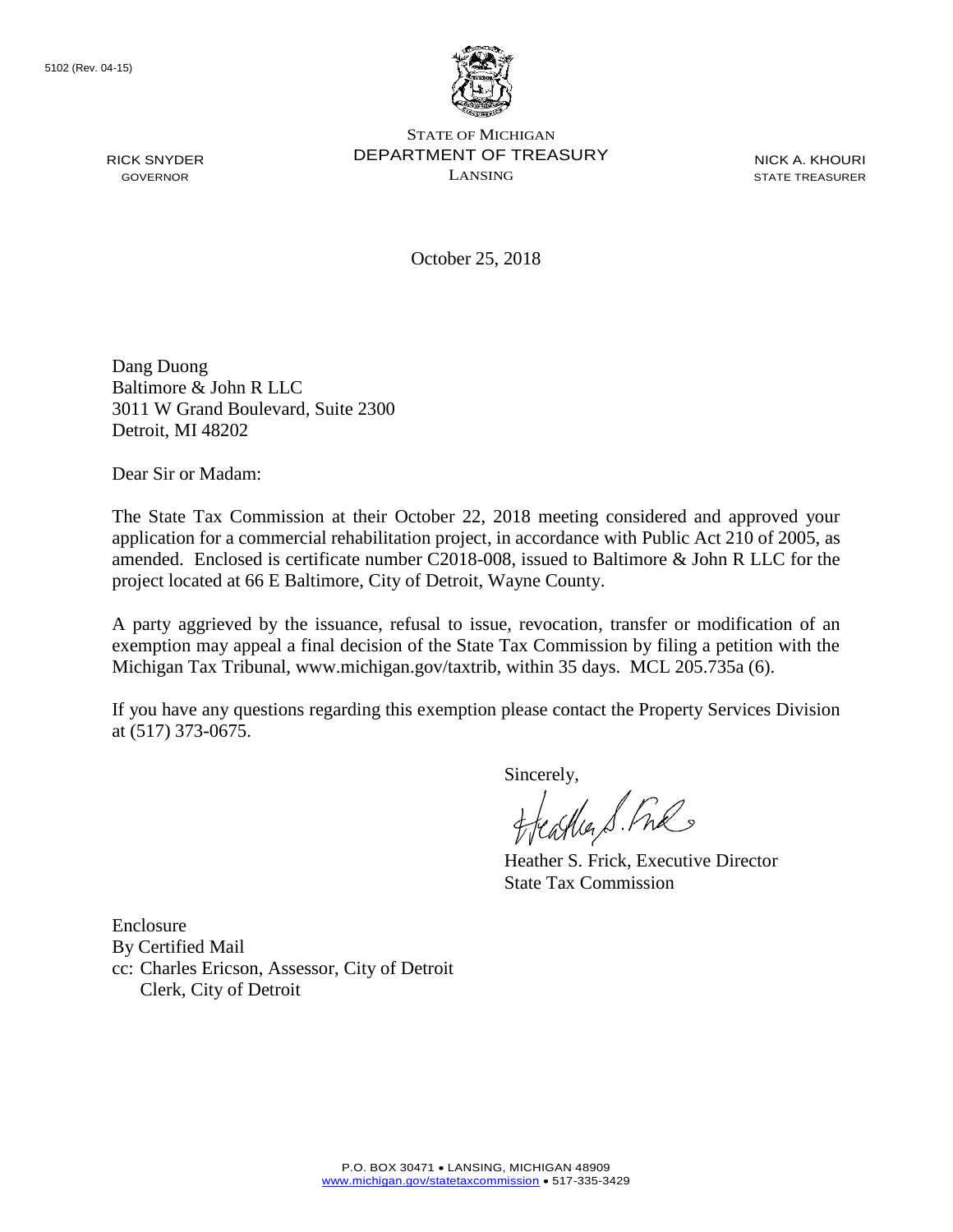

# **Commercial Rehabilitation Exemption Certificate** Certificate No. **C2018-008**

Pursuant to the provisions of Public Act 210 of 2005, as amended, the State Tax Commission hereby issues a Commercial Rehabilitation Exemption Certificate for the commercial property, as described in the approved application, owned by **Baltimore & John R LLC**, and located at **66 E Baltimore**, **City of Detroit**, County of Wayne, Michigan.

This certificate provides the authority for the assessor to exempt the commercial property for which this Commercial Rehabilitation Exemption Certificate is in effect, but not the land on which the rehabilitated facility is located or the personal property, from ad valorem taxation. This certificate further provides the authority to levy a specific tax known as the Commercial Rehabilitation tax.

This certificate, unless revoked as provided by Public Act 210 of 2005, as amended, shall remain in force for a period of **10** year(s);

### **Beginning December 31, 2018, and ending December 30, 2028.**

The real property investment amount for this obsolete facility is **\$23,889,869**.

The frozen taxable value of the real property related to this certificate is **\$0**.

This Commercial Rehabilitation Exemption Certificate is issued on **October 22, 2018**.



 $84562-6$ 

Douglas B. Roberts, Chairperson State Tax Commission

**A TRUE COPY ATTEST:** 

Emily el. Leik

Emily Leik Michigan Department of Treasury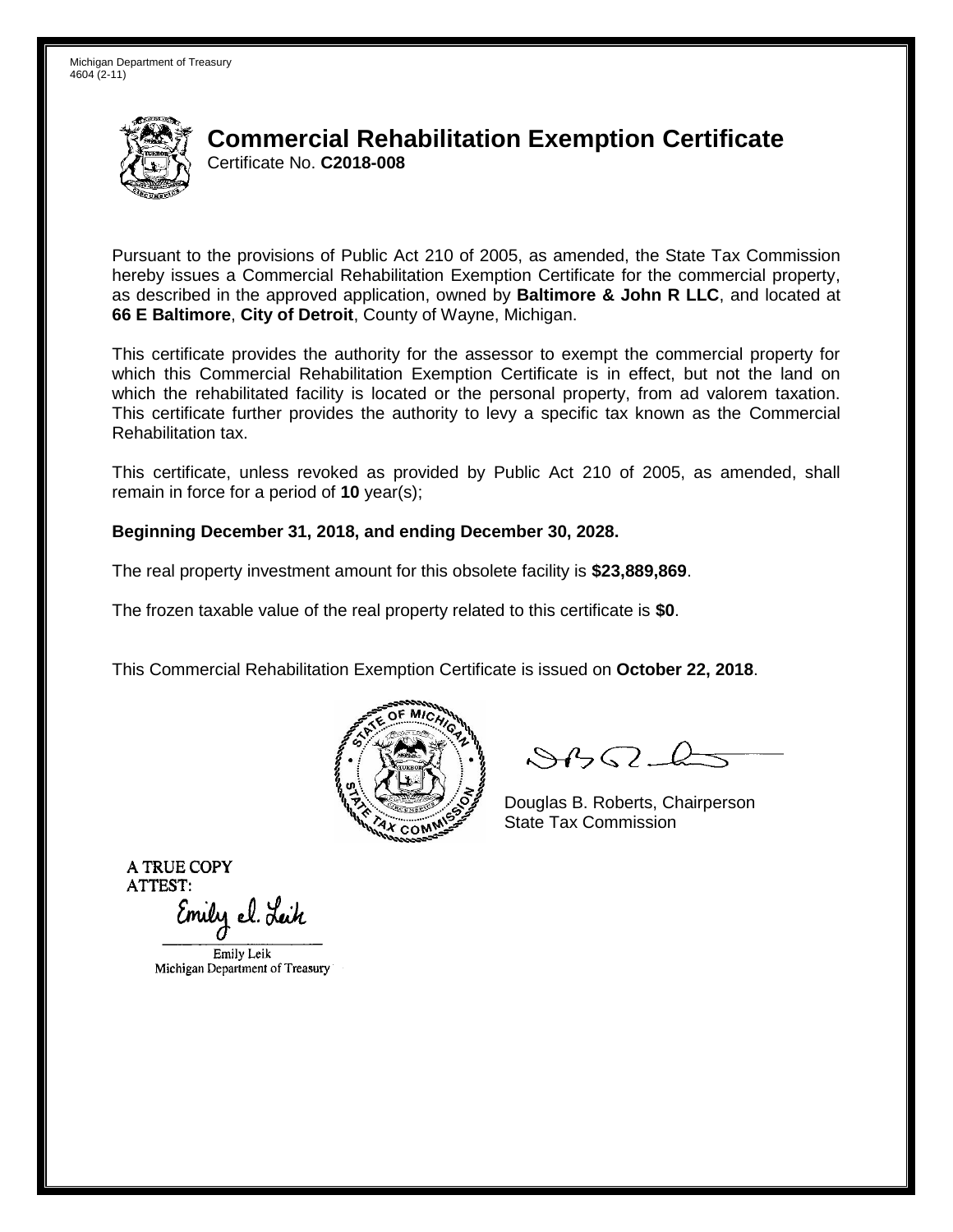RICK SNYDER GOVERNOR



STATE OF MICHIGAN DEPARTMENT OF TREASURY LANSING

NICK A. KHOURI STATE TREASURER

October 25, 2018

Randall Erickson Hillcrest Realty LLC 511 S Stephenson Avenue Iron Mountain, MI 49801

Dear Sir or Madam:

The State Tax Commission at their October 22, 2018 meeting considered and approved your application for a commercial rehabilitation project, in accordance with Public Act 210 of 2005, as amended. Enclosed is certificate number C2018-009, issued to Hillcrest Realty LLC for the project located at 511 S Stephenson Avenue, City of Iron Mountain, Dickinson County.

A party aggrieved by the issuance, refusal to issue, revocation, transfer or modification of an exemption may appeal a final decision of the State Tax Commission by filing a petition with the Michigan Tax Tribunal, www.michigan.gov/taxtrib, within 35 days. MCL 205.735a (6).

If you have any questions regarding this exemption please contact the Property Services Division at (517) 373-0675.

Sincerely,<br>freasther S. Free

Heather S. Frick, Executive Director State Tax Commission

Enclosure By Certified Mail cc: Patti A. Roell, Assessor, City of Iron Mountain Clerk, City of Iron Mountain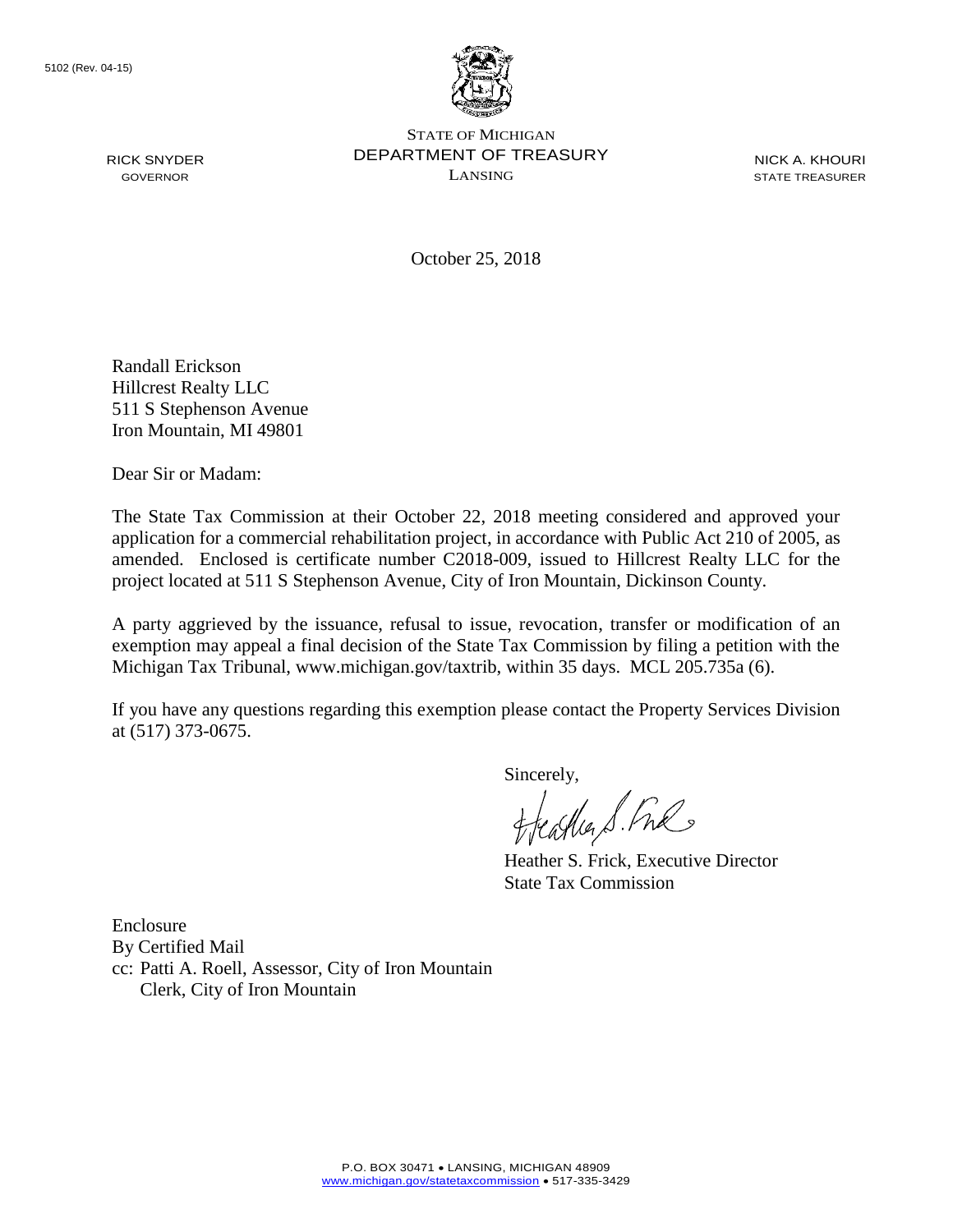

# **Commercial Rehabilitation Exemption Certificate** Certificate No. **C2018-009**

Pursuant to the provisions of Public Act 210 of 2005, as amended, the State Tax Commission hereby issues a Commercial Rehabilitation Exemption Certificate for the commercial property, as described in the approved application, owned by **Hillcrest Realty LLC**, and located at **511 S Stephenson Avenue**, **City of Iron Mountain**, County of Dickinson, Michigan.

This certificate provides the authority for the assessor to exempt the commercial property for which this Commercial Rehabilitation Exemption Certificate is in effect, but not the land on which the rehabilitated facility is located or the personal property, from ad valorem taxation. This certificate further provides the authority to levy a specific tax known as the Commercial Rehabilitation tax.

This certificate, unless revoked as provided by Public Act 210 of 2005, as amended, shall remain in force for a period of **6** year(s);

### **Beginning December 31, 2018, and ending December 30, 2024.**

The real property investment amount for this obsolete facility is **\$700,000**.

The frozen taxable value of the real property related to this certificate is **\$150,120**.

This Commercial Rehabilitation Exemption Certificate is issued on **October 22, 2018**.



 $84562-6$ 

Douglas B. Roberts, Chairperson State Tax Commission

**A TRUE COPY ATTEST:** 

Emily el. Leik

Emily Leik Michigan Department of Treasury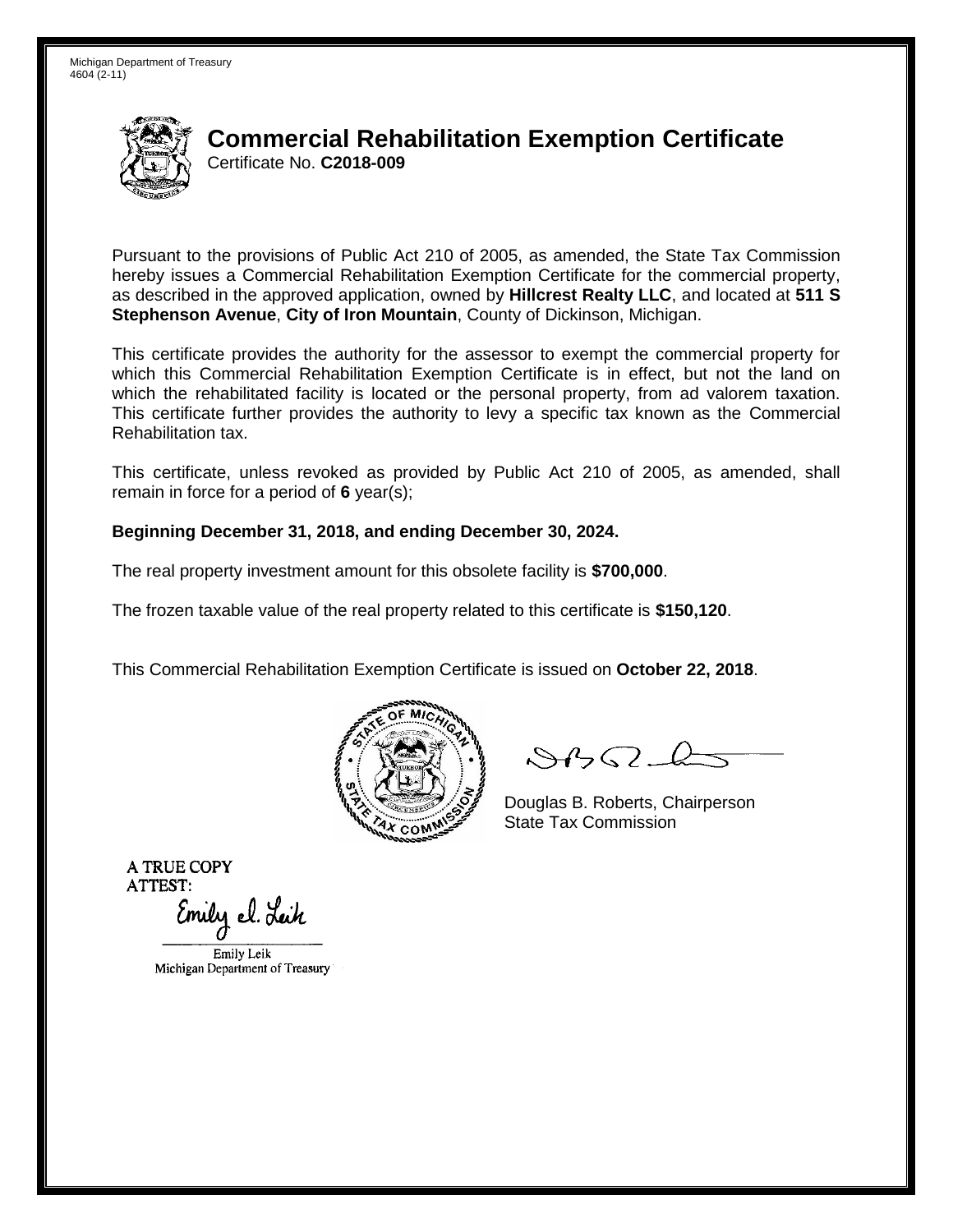RICK SNYDER GOVERNOR



STATE OF MICHIGAN DEPARTMENT OF TREASURY LANSING

NICK A. KHOURI STATE TREASURER

October 25, 2018

Marcella Costin Queen's Pearl, LLC 223 N Main Street Cheboygan, MI 49721

Dear Sir or Madam:

The State Tax Commission at their October 22, 2018 meeting considered and approved your application for a commercial rehabilitation project, in accordance with Public Act 210 of 2005, as amended. Enclosed is certificate number C2018-010, issued to Queen's Pearl, LLC for the project located at 223 N Main Street, City of Cheboygan, Cheboygan County.

A party aggrieved by the issuance, refusal to issue, revocation, transfer or modification of an exemption may appeal a final decision of the State Tax Commission by filing a petition with the Michigan Tax Tribunal, www.michigan.gov/taxtrib, within 35 days. MCL 205.735a (6).

If you have any questions regarding this exemption please contact the Property Services Division at (517) 373-0675.

Sincerely,

Heather S. Fre

Heather S. Frick, Executive Director State Tax Commission

Enclosure By Certified Mail cc: Thomas E. Eustice, Assessor, City of Cheboygan Clerk, City of Cheboygan